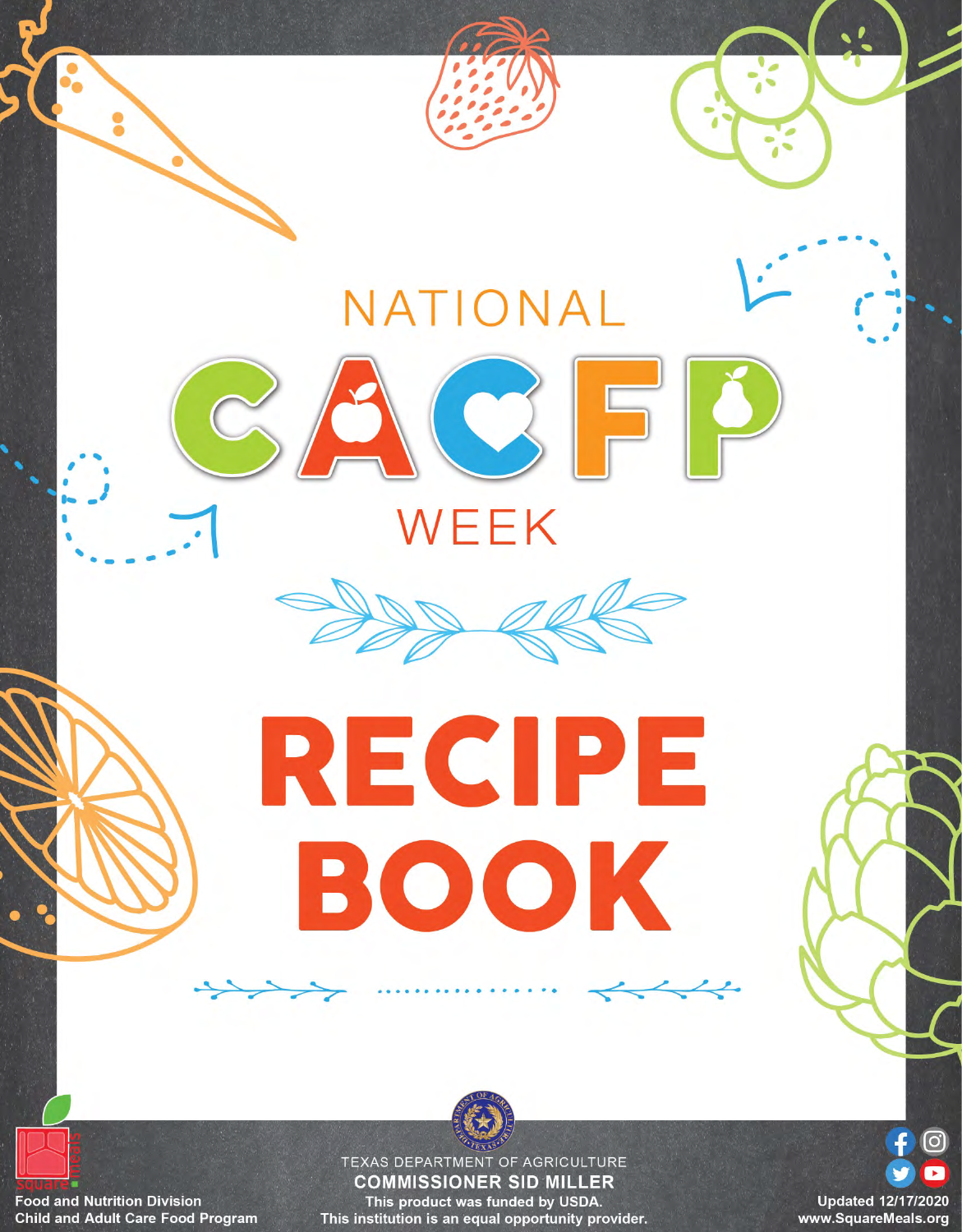# NATIONAL **CE** WEEK

National Child and Adult Care Food Program (CACFP) Week focuses on promoting healthy meals to both children and adults in afterschool programs and day care facilities.

Celebrated annually on the third week of March, National CACFP Week

# *Table of Contents*

#### **ADULT SECTION**

| <b>Sample Menu for Adults</b>        | 3 |
|--------------------------------------|---|
| <b>Adult Menu Shopping List</b>      |   |
| <b>Adult Recipes</b>                 |   |
| <b>Southwest Tofu Scramble</b>       | h |
| <b>Stir-Fried Spinach Rice, Eggs</b> |   |
| and Turkey Ham                       |   |
| <b>Lentil Soup_</b>                  |   |
| <b>Beef Picadillo</b>                | 8 |
| Jerk Fish in a Pita Pocket           | 9 |
| <b>Tuna Salad Sandwich</b>           |   |
|                                      |   |

recognizes all CACFP partners that provided healthy meals to their participants. These nutritious meals contribute to the wellness, growth and the development of young children and supports quality of life for seniors.

The following recipes contribute to tasty meals!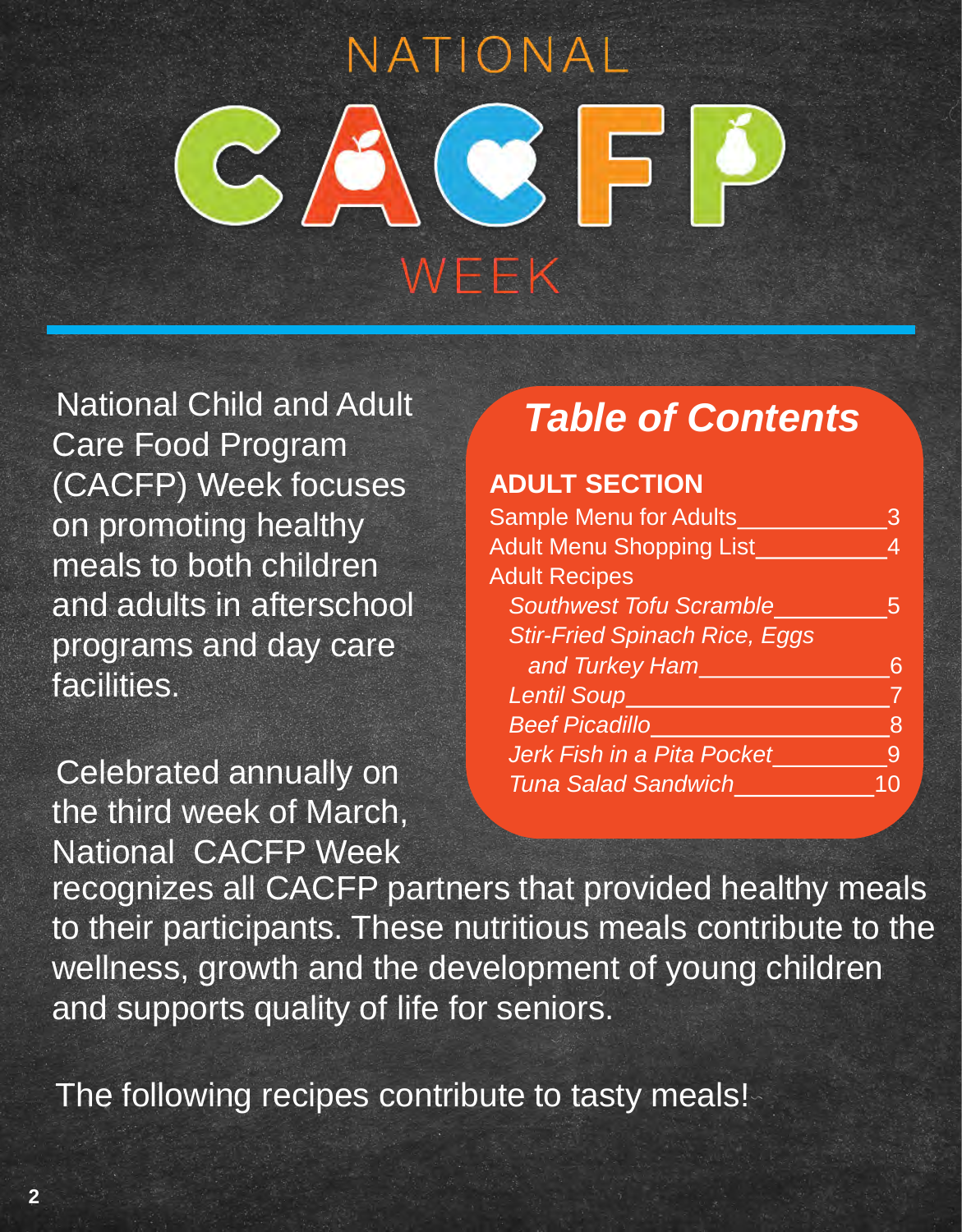# **SAMPLE MENU** CACFP **FOR ADULTS**

|                  | Monday                                                                                           | Tuesday                                                                                                     | Wednesday                                                                      | Thursday                                                                                                   | Friday                                                                                                                                                                           |
|------------------|--------------------------------------------------------------------------------------------------|-------------------------------------------------------------------------------------------------------------|--------------------------------------------------------------------------------|------------------------------------------------------------------------------------------------------------|----------------------------------------------------------------------------------------------------------------------------------------------------------------------------------|
| <b>Breakfast</b> | <b>Oatmeal with Craisins</b><br><b>Diced Pears</b><br><b>Milk</b>                                | <b>Blueberry Muffin</b><br>Grapefruit <sup>&gt;</sup><br><b>Milk</b>                                        | <b>Southwest Tofu</b><br>Scramble (ICN)<br><b>Milk</b>                         | <b>Bagel with Cream</b><br>Cheese<br><b>Banana</b><br><b>Milk</b>                                          | Ready-to-Eat Cereal<br><b>Orange Slices</b><br><b>Milk</b>                                                                                                                       |
| Supper<br>Lunch/ | <b>Meatball with Penne</b><br>Pasta<br><b>Grapes</b><br>Roll<br>Roasted Asparagus<br><b>Milk</b> | <b>Stir Fried Spinach, Eggs</b><br>and Ham (ICN)<br>Roasted Mushrooms<br><b>Apple Slices</b><br><b>Milk</b> | <b>Lentil Soup</b><br><b>Roasted Sweet</b><br>Potatoes <b>b</b><br><b>Milk</b> | <b>Beef Picadillo (ICN)</b><br><b>Rice</b><br><b>Green Beans</b><br><b>Mandarin Oranges</b><br><b>Milk</b> | <b>Jerk Fish Pita Pocket</b><br>(ICN)<br><b>Green Salad with</b><br><b>Sliced Radish and</b><br>Cucumbers $\begin{array}{c} \downarrow \\ \downarrow \end{array}$<br><b>Milk</b> |
| Snack            | <b>Tuna Salad Sandwich</b><br>(ICN)                                                              | <b>Rice Cake with Peanut</b><br><b>Butter</b>                                                               | <b>Cottage Cheese with</b><br><b>Pineapple Bits</b>                            | <b>Cheese Stick</b><br><b>Turkey Deli Slices</b>                                                           | <b>Apple Slices</b><br><b>Pretzels</b>                                                                                                                                           |

NATIONAL

WEEK

**ICN = Recipes were found on The Institute of Child Nutrition website. Visit [theicn.org f](https://theicn.org/)or more.**

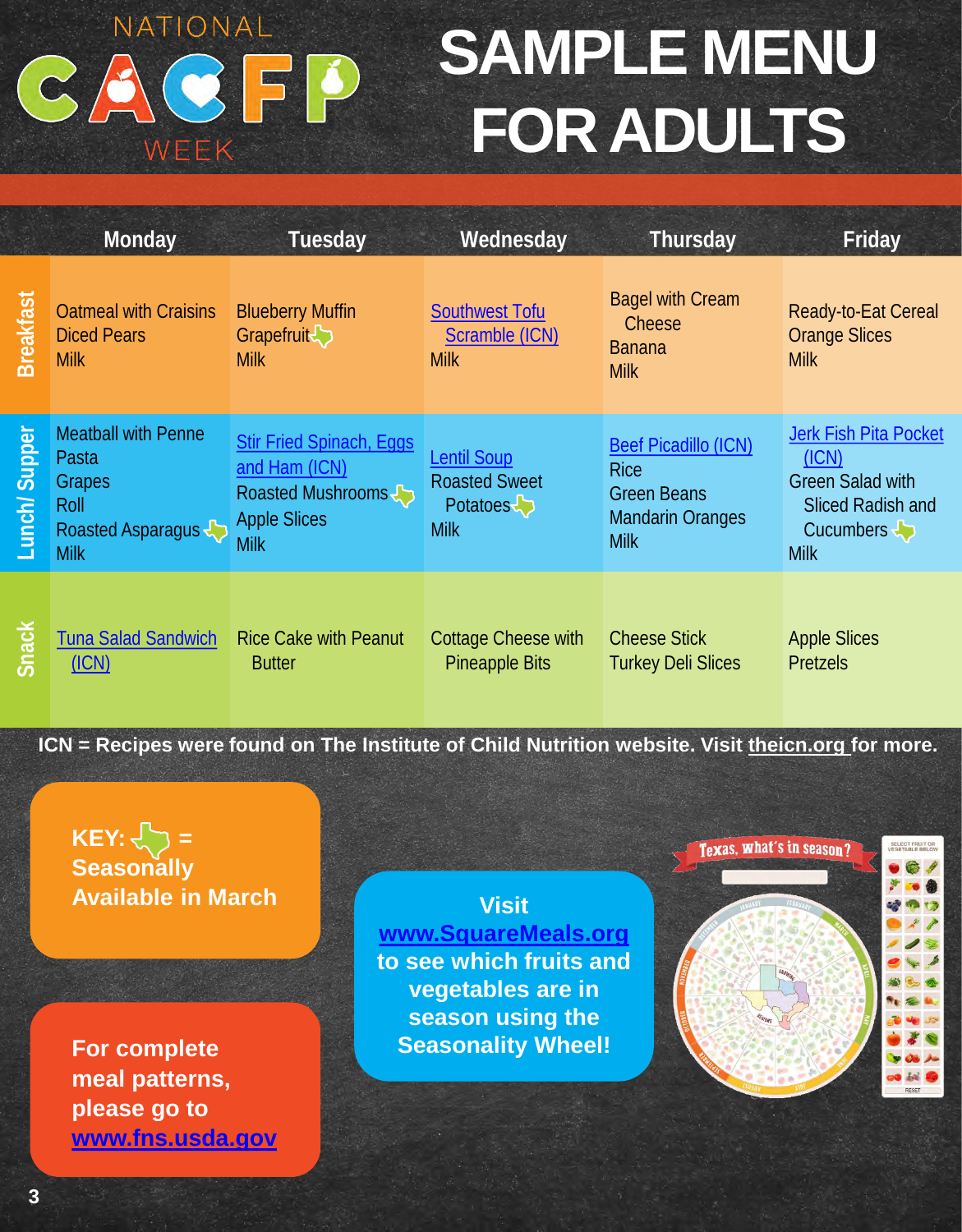

**Fresh Produce and Herbs**

Asparagus Baby Spinach

Green Bell Peppers

Green Onions

Mushrooms<sup>1</sup>

Jalapeno Mangoes

Onions Oranges **Parsley** Radish<sup>1</sup>

**Celery** Cilantro **Cucumbers** Grapefruit  $\sqrt{2}$ 

Apple

# **ADULT MENU SHOPPING LIST**

#### **Grains**

Bagel, Whole Grain Brown Rice Cereal, Ready-to-Eat Muffin, Blueberry Penne Pasta, Whole Grain Pita, Whole Grain Pretzels Quinoa Rice Cakes, Whole Grain Rolls, Whole Grain, 1oz

#### **Meat/Meat Alternate**

Beef, Ground, Fresh or Frozen Lentils, Brown or Green **Meatballs** Tilapia, Frozen Tofu, Firm, Drained Tuna, Canned, Chunked, Water Packed Turkey Ham

#### **Canned Goods**

Green Beans, Low Sodium Mandarin Oranges Pears, Diced Peanut Butter Pineapple, Tidbits Tomato Sauce Tomatoes, Diced

#### **Seasonings**

Black Pepper Chili Powder **Coriander** Cumin, Ground Curry Powder Garlic Powder Jerk Seasoning Mustard, Dried Onion Powder Oregano, Fried Red Chili Pepper, Ground Red Pepper Flakes Salt Turmeric, Ground

#### **Other**

**Garlic** Lime Juice Mayonnaise, Low-Fat Olive Oil, Extra Virgin Raisins, Seedless **Salt** Sesame Oil Soy Sauce Sugar Vegetable Oil **Water** 

## **KEY:**  $\left\langle \right\rangle$  = Seasonally Available in March

#### Spinach  $\bigodot$ Sweet Potatoes

**Tomatoes** 

#### **Frozen Produce**

Red Bell Peppers Romaine Lettuce

**Spinach** 

#### **Dairy**

Cheese Stick Cottage Cheese Cream Cheese Milk, Low-Fat Flavored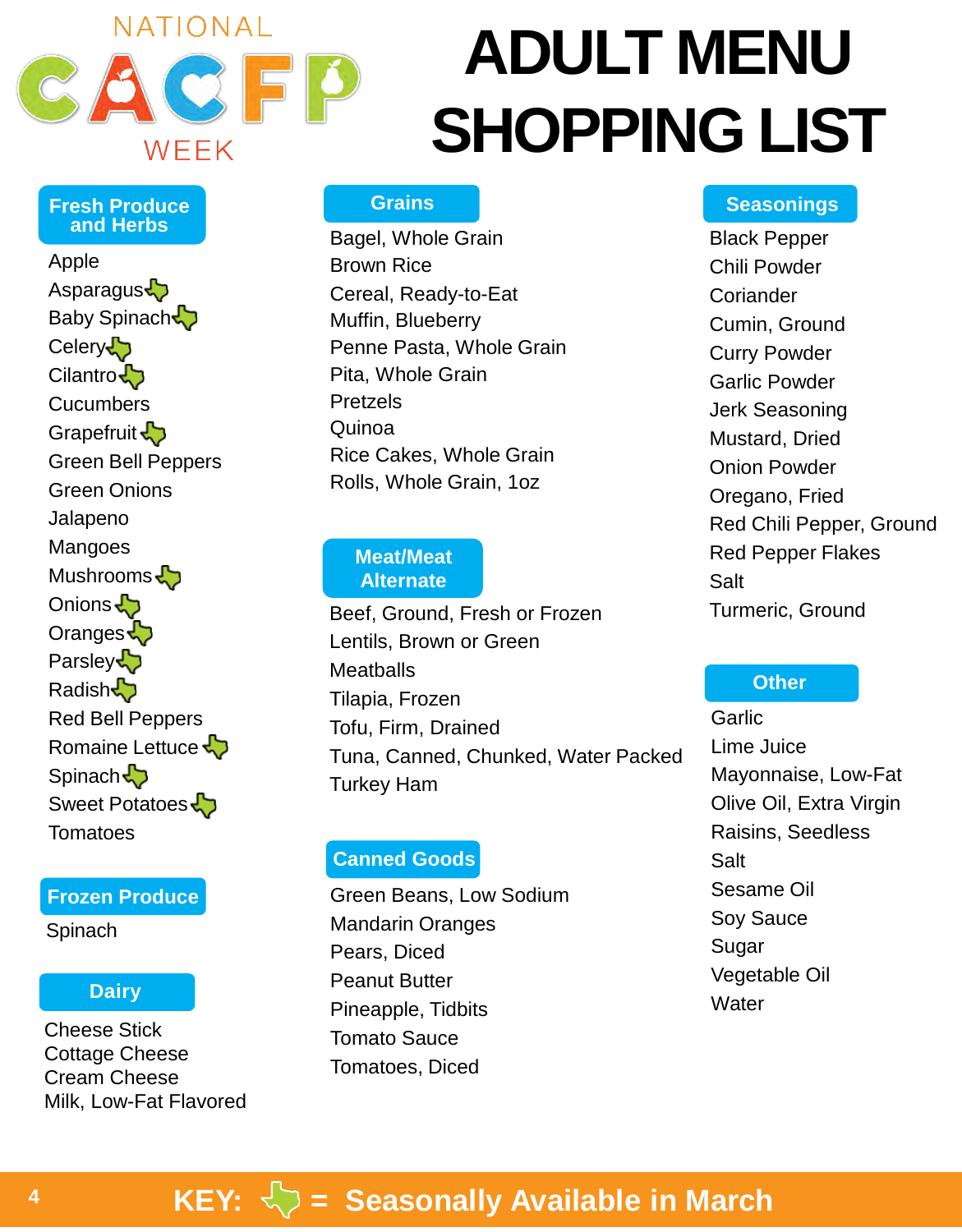

# <span id="page-4-0"></span>**Southwest Tofu Scramble**

## *Ingredients*

| Quinoa                         | 3 lb 2 oz or 2 gt        |
|--------------------------------|--------------------------|
| Water                          | 2 qt 2 cups              |
| Olive Oil                      | 3 tbsp                   |
| Tofu, firm, drained            | 7 lb                     |
| Garlic, minced                 | 3 tbsp                   |
| Cumin, ground                  | $1\frac{1}{2}$ tbsp      |
| Crushed red pepper flakes      | 2 tsp                    |
| Salt                           | 2 tsp                    |
| Ground black pepper            | $\frac{1}{2}$ tsp        |
| Curry powder                   | 2 tbsp                   |
| Ground turmeric                | 2 tbsp $\frac{1}{2}$ tsp |
| Red bell peppers, fresh, diced | 1 lb 12 oz               |
| Green onions, fresh, diced     | 1 lb                     |
| top and bottoms                |                          |
| Spinach, fresh, diced          | lb                       |
|                                |                          |

#### *Directions*

- 1. Rinse quinoa in a fine mesh strainer until water runs clear.
- 2. Combine quinoa and water in a large covered stock pot. Bring to a boil. Then reduce heat to low and simmer uncovered for 10-15 minutes until water is completed absorbed. Fluff.
- 3. Press firm tofu for at least 30 minutes, drain and cut into small cubes.
- 4. Preheat oil in a large stock pot, add cubed tofu. Heat uncovered over medium heat for 3 minutes, stirring occasionally.
- 5. Add garlic, cumin, red pepper flakes, salt, pepper, curry powder, turmeric, bell peppers, onions and spinach. Heat uncovered over medium heat for 1-2 minutes, stirring constantly.
- 6. Mix with the quinoa and serve 2 cups (two servings from a 8 oz ladle).

#### RECIPE GROUP:*Breakfast*

| <b>Portion Yield</b> | 25     |
|----------------------|--------|
| <b>Portion Size</b>  | 2 cups |
| <b>HACCP Process</b> |        |
| 2 - Same Day Service |        |

#### *Meal Pattern Components*

| Meat/Meat Alt | $2$ oz eq         |
|---------------|-------------------|
| Grain         | 2 oz eq           |
| Fruit         | N/A               |
| Vegetable     | $\frac{1}{2}$ cup |
| Milk          | N/A               |

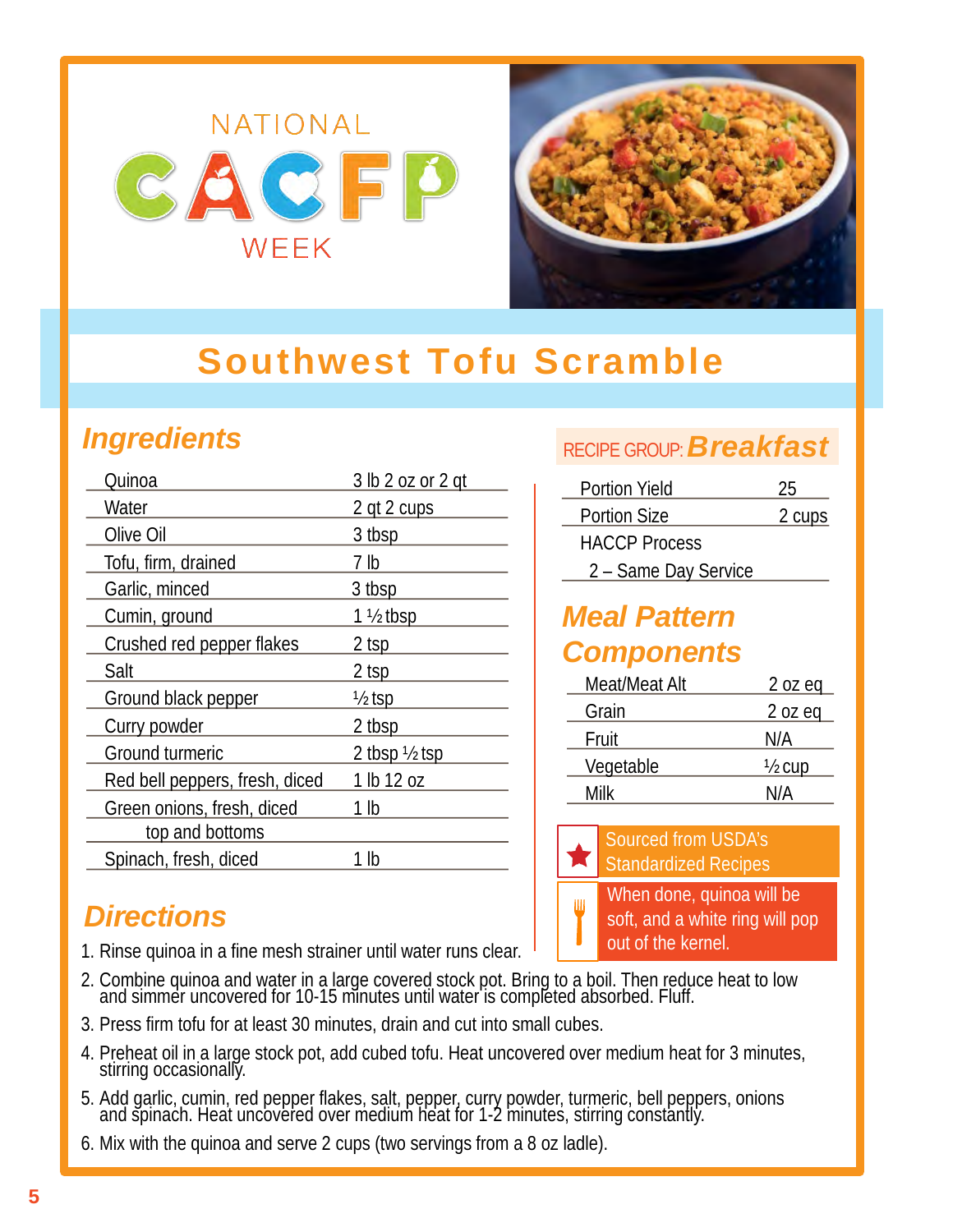

## <span id="page-5-0"></span>**Stir-Fried Spinach Rice, Eggs and Turkey Ham**

# *Ingredients*

| Water                            | 3 gt 1 cup                  |
|----------------------------------|-----------------------------|
| Brown rice, regular, dry         | 2 lb 13 oz or 7 cups        |
| Salt                             | $1\frac{1}{4}$ tsp          |
| Eggs, large, beaten              | 12 each                     |
| Vegetable oil                    | $\frac{1}{4}$ cup 1 tbsp    |
| Turkey ham, diced 1/4 "          | 12 oz or 2 cups             |
| Green onions, fresh, diced       | 5 oz or 2 cups              |
| Spinach, frozen, thawed, drained | $1\frac{1}{2}$ lb or 3 cups |
| Sesame oil                       | 1 tbsp 1 tsp                |
| Soy sauce, low-sodium            | tbsp                        |

## *Directions*

- 1. Bring water to a boil. Place the brown rice in a steam table pan and pour the boiling water into the rice. Stir and cover the pans tightly.
- 2. Bake in a conventional oven at 350F for 40 minutes. Remove from the oven and let stand covered for 5 minutes.
- 3. Add salt to the brown rice, mix well and set aside.
- 4. Whisk eggs and water together. Lightly coat a pan with pan release spray. Cook half of egg mixture. Chop into small bites and set aside.
- 5. Sauté the ham in vegetable oil over high heat for 2 minutes or until the ham begins to brown. Reduce heat to medium and mix in the brown rice.
- 6. Add the remaining egg mixture. Stir frequently for about 5 minutes or until cooked.
- 7. Mix in onions, spinach, chopped egg, sesame oil, and soy sauce.
- 8. Serve 1 cup.

#### RECIPE GROUP:*Whole Grain*

| <b>Portion Yield</b> | 25    |
|----------------------|-------|
| <b>Portion Size</b>  | 1 cup |
| <b>HACCP Process</b> |       |
| 2 - Same Day Service |       |
| $-4$                 |       |

#### *Meal Pattern Components*

| Meat/Meat Alt | $2$ oz eq         |
|---------------|-------------------|
| Grain         | 2 oz eq           |
| Fruit         | N/A               |
| Vegetable     | $\frac{1}{2}$ cup |
| Milk          | N/A               |

Adapted from Recipes for Healthy Kids Cookbook for Child Care Centers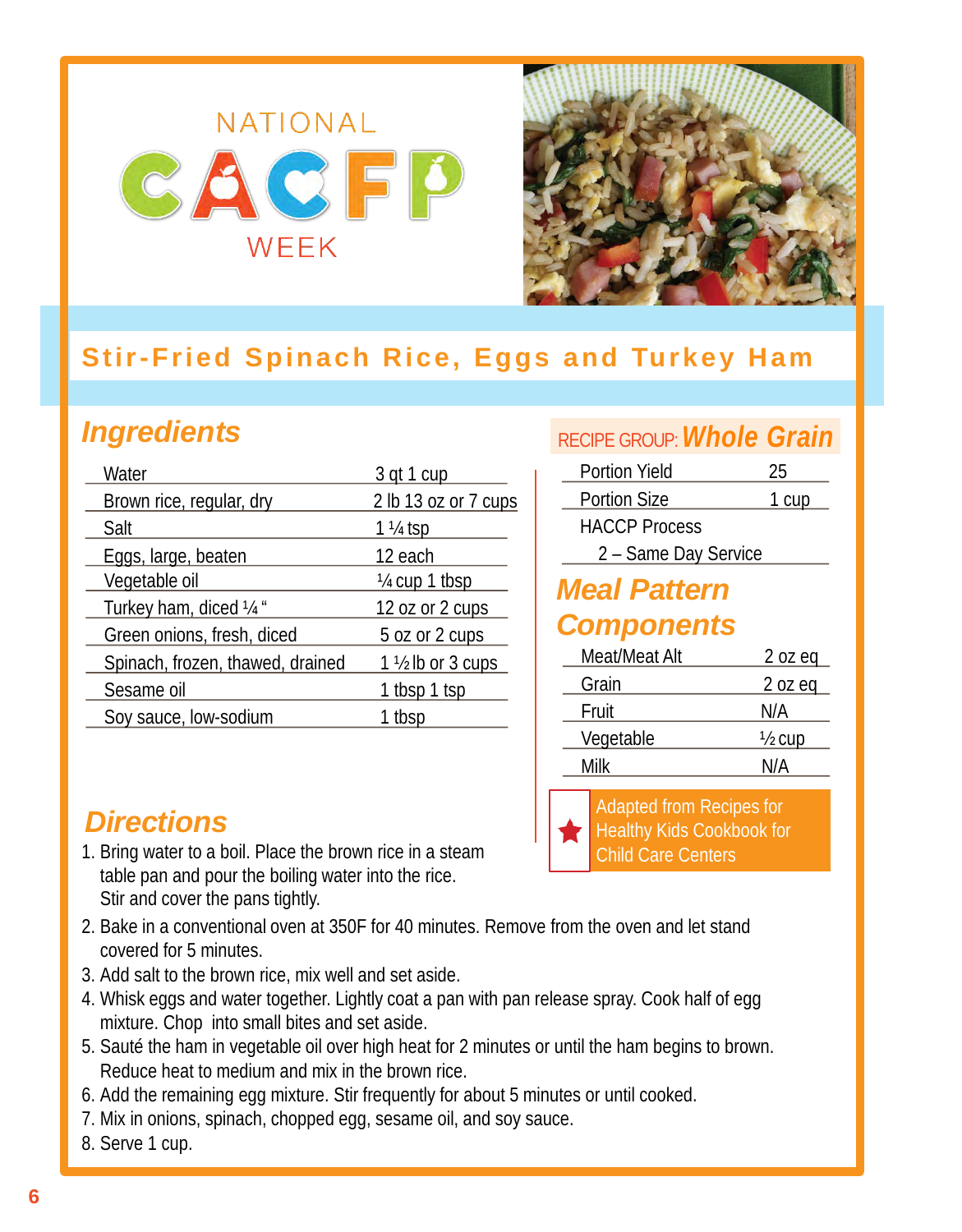

# **Lentil Soup**

## <span id="page-6-0"></span>*Ingredients*

| Lentils, brown or green, dry    | 15 oz or 2 1/4 cups           |
|---------------------------------|-------------------------------|
| Water                           | 1 qt ¼ cup                    |
| Onions, fresh, diced            | 4oz                           |
|                                 | <u>or 34 cup &amp; 2 tbsp</u> |
| Garlic, fresh, minced           | 1 tbps                        |
| Extra virgin olive oil          | 1 tbsp                        |
| Cumin, ground                   | 1 tbsp & 1 tsp                |
| Ground red chili pepper         | 1 tbsp                        |
| Chili powder                    | $1\frac{1}{2}$ tsp            |
| Tomatoes, canned, diced         | 12 oz or 1 1/2 cups           |
| Salt                            | 1 ½ tsp                       |
| Cilantro, fresh, finely chopped | 1 ½ cups                      |
|                                 |                               |

#### *Directions*

- 1. Rinse lentils and sort out any unwanted materials. Drain well.
- 2. Combine lentils and water in a stock pot. Bring to a boil. Reduce heat and simmer, uncovered, until lentils are tender, about 30-40 minutes.
- 3. Sauté onions and garlic in oil for 5 minutes or until tender. Stir in cumin, red chili pepper, and chili powder. Cook for 2-3 minutes over low heat.
- 4. Combine onions and garlic with cooked lentils. Add 1 ½ cups water. Stir in tomatoes and salt. Bring to a boil. Reduce heat and simmer uncovered for 20 minutes.
- 5. Stir cilantro before serving. Portion ¼ cup or 2 fl oz ladle.

#### RECIPE GROUP: *Meat alternate*

| <b>Portion Yield</b> | 25      |  |  |
|----------------------|---------|--|--|
| <b>Portion Size</b>  | 1/4 cup |  |  |
| <b>HACCP Process</b> |         |  |  |
| 2 - Same Day Service |         |  |  |
| <b>Meal Pattern</b>  |         |  |  |
| <b>Components</b>    |         |  |  |
| Meat/Meat Alt        | 1 oz eg |  |  |
| Grain                | N/A     |  |  |
| Fruit                | N/A     |  |  |
| Vegetable            | N/A     |  |  |



Adapted from Recipes for Healthy Kids Cookbook for Child Care Centers

Milk N/A

If serving as a vegetable, portion size meets ¼ cup vegetable.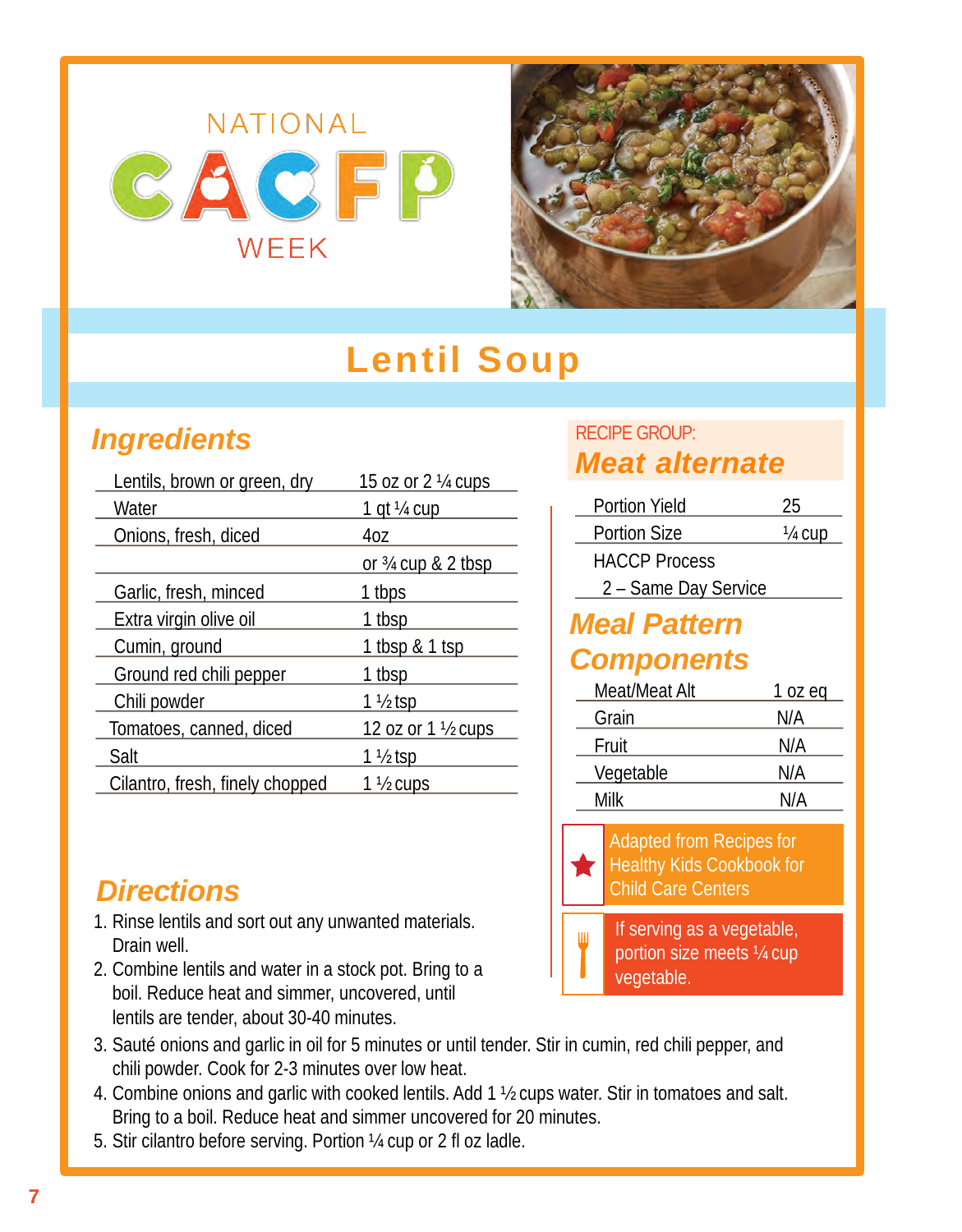<span id="page-7-0"></span>



# **Beef Picadillo**

#### *Ingredients*

| Brown rice, long grain, uncooked   | 12 1/2 oz or 2 cups                  |
|------------------------------------|--------------------------------------|
| Water                              | 1 qt                                 |
| Beef, ground, fresh or frozen, raw | 3 lb 2 oz                            |
| Onions, peeled, raw, 1/4" diced    | 1 lb 4 oz or                         |
|                                    | <u>1 qt 1 cup</u>                    |
| Green bell peppers, raw, ¼" diced  | 1 lb 4 oz                            |
|                                    | or 1 gt $\frac{1}{4}$ cup            |
| Garlic, fresh, minced              | 4 cloves                             |
| Tomatoes, canned, diced, undrained | $12\frac{1}{2}$ oz                   |
|                                    | or $1.5 \text{ cup}$                 |
| Tomato sauce, canned               | 14 ½ იz                              |
|                                    | or 1 <sup>3</sup> / <sub>4</sub> cup |
| Raisins, seedless                  | 8 oz or 2 cups                       |
| Oregano, dried                     | 1 tsp                                |
| Cumin, dry, ground                 | 2 tsp                                |
| Cilantro, fresh, chopped           | 2 oz or $\frac{1}{2}$ cup            |

| RECIPE GROUP: <b>Meat</b>                                                                       |                                                                                         |                     |  |
|-------------------------------------------------------------------------------------------------|-----------------------------------------------------------------------------------------|---------------------|--|
|                                                                                                 | <b>Portion Yield</b>                                                                    | 25                  |  |
|                                                                                                 | Portion Size                                                                            | 3/ <sub>4</sub> cup |  |
|                                                                                                 | <b>HACCP Process</b>                                                                    |                     |  |
|                                                                                                 | 2 - Same Day Service                                                                    |                     |  |
|                                                                                                 | <b>Meal Pattern</b>                                                                     |                     |  |
|                                                                                                 | <b>Components</b>                                                                       |                     |  |
|                                                                                                 | Meat/Meat Alt                                                                           | 1 ½ oz eq           |  |
|                                                                                                 | Grain                                                                                   | <u>½ oz eq</u>      |  |
| Fruit                                                                                           |                                                                                         | N/A                 |  |
| Vegetable                                                                                       |                                                                                         | 1/4 cup             |  |
| Milk                                                                                            |                                                                                         | N/A                 |  |
| Recipe on theicn.org from<br><b>Team Nutrition CACFP</b><br><b>Multicultural Recipe Project</b> |                                                                                         |                     |  |
| Ш                                                                                               | Picadillo is a popular dish in<br><b>South American countries</b><br>and the Caribbean. |                     |  |

### *Directions*

- 1. Combine brown rice and water in a small stockpot. Stir once. Heat on medium-high heat to a rolling boil. Cover and reduce to medium heat. Cook until the water is absorbed, about 15-20 minutes. Fluff the rice gently with a fork.
- 2. Take a skillet and heat on medium-high heat. Brown ground beef. Drain juices.
- 3. Add the onions, bell peppers, and garlic to ground beef. Sauté on medium-high heat until onions and bell peppers are soft. Stir frequently.
- 4. Add diced tomatoes with juice, tomato sauce, raisins, oregano, and cumin. Bring to a boil and remove from heat.
- 5. Serve ½ cup picadillo over ¼ cup rice. Garnish with cilantro.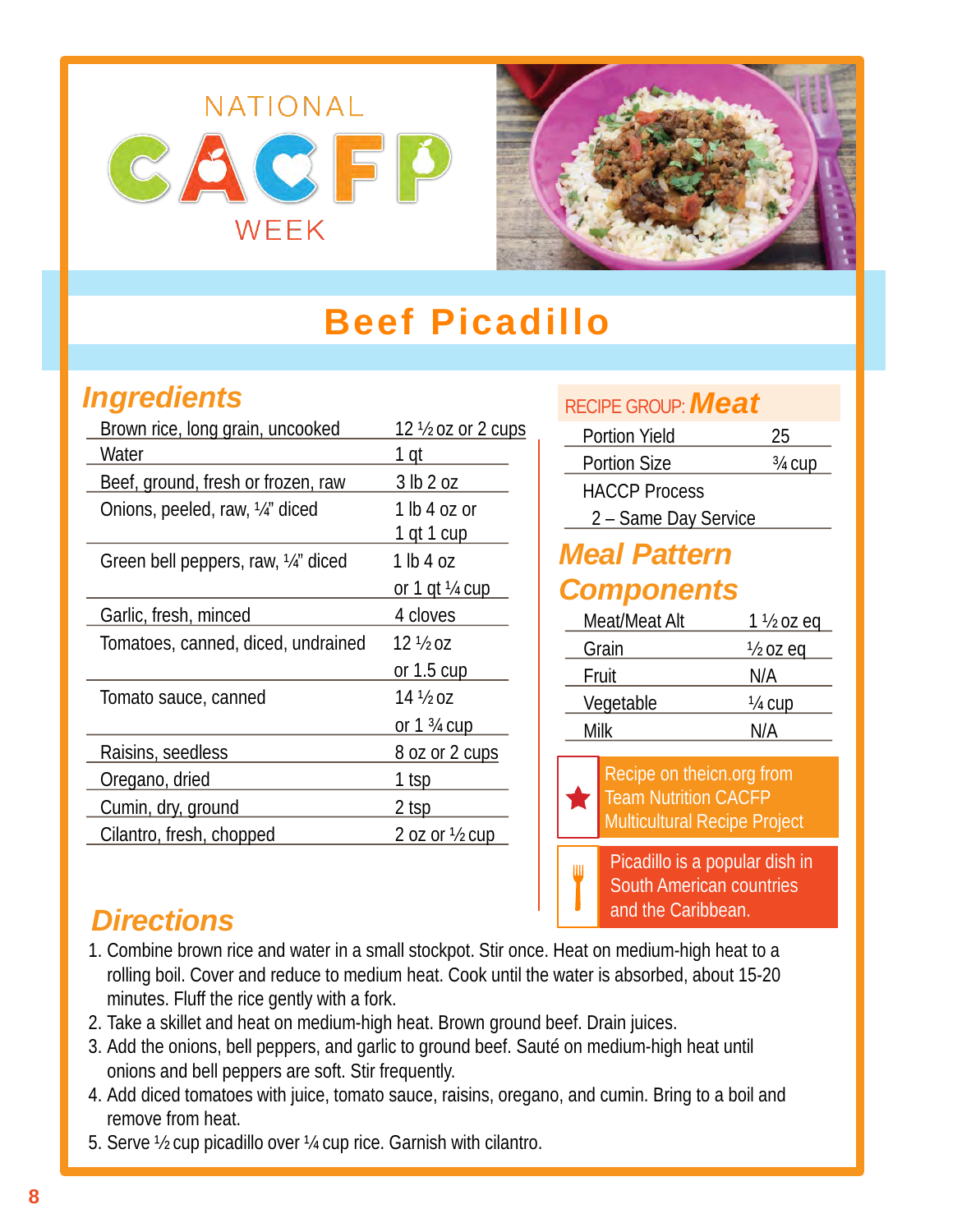<span id="page-8-0"></span>



# **Jerk Fish in a Pita Pocket**

### *Ingredients*

| Jerk seasoning spice                     | 1 tbsp 1 tsp                 |
|------------------------------------------|------------------------------|
| Garlic powder                            | <u>1 ½ tsp</u>               |
| Coriander                                | <u>1 tbsp</u>                |
| Red pepper flakes                        | <u>½ tsp</u>                 |
| Salt                                     | ½ tsp                        |
| Tilapia, frozen, thawed, cut into pieces | 3 lb 8 oz                    |
| Mangoes, fresh, diced                    | <u>1 lb or 3 cups</u>        |
| Pineapple, canned, tidbits, drained      | <u>2 lb or 1 gt</u>          |
| Tomaotes, fresh, diced                   | 3 <sub>lb</sub>              |
|                                          |                              |
|                                          | or 1 gt 2 $\frac{1}{3}$ cups |
| Cilantro, diced                          | <u>½ cup &amp; 3 tsp</u>     |
| Jalapenos, fresh, diced                  | <u>2 oz or ½ cup</u>         |
| Lime juice                               | <u>½ cup</u>                 |
| <u>Sugar</u>                             | <u>4 oz or ½ cup</u>         |
| Pitas, whole grain, 1 oz                 | 25 each                      |
| each cut into halves                     |                              |
| Baby spinach, fresh, chopped             | 1 lb 12 oz                   |

| RECIPE GROUP: <b>Meat</b> |                                                                         |                |  |  |
|---------------------------|-------------------------------------------------------------------------|----------------|--|--|
|                           | Portion Yield                                                           | 25             |  |  |
|                           | <b>Portion Size</b>                                                     | 2 halves       |  |  |
|                           | <b>HACCP Process</b>                                                    |                |  |  |
| 2 - Same Day Service      |                                                                         |                |  |  |
| <b>Meal Pattern</b>       |                                                                         |                |  |  |
| <b>Components</b>         |                                                                         |                |  |  |
|                           | Meat/Meat Alt                                                           | $2$ oz eq      |  |  |
|                           | Grain                                                                   | 1 oz eq        |  |  |
|                           | Fruit                                                                   | <u>1/4 cup</u> |  |  |
|                           | Vegetable                                                               | <u>½ cup</u>   |  |  |
| Milk                      |                                                                         | N/A            |  |  |
| Ш                         | Fish can be replaced with<br>grilled chicken breast<br>or grilled tofu. |                |  |  |

### *Directions*

- 1. Preheat oven to 350F.
- 2. Combine jerk seasoning spice, garlic powder, coriander, paprika, red pepper flakes, and salt in a large bowl. Stir well.
- 3. Place tilapia on a baking sheet lightly coated with pan release spray. Sprinkle spices evenly over each pan. Bake for 8-10 minutes until the fish reached 165F or higher internal temperature.
- 4. Combine mangoes, pineapple, tomatoes, cilantro, jalapenos, lime juice and sugar in a large bowl. Stir well and sĕt asíde.
- 5. To assemble place ¼ cup of spinach inside each pita half. Cut tilapia pieces to provide 1 ounce each pita half. Portion ½ cup of fruit mixture to be served alongside 2 pita pocket halves.